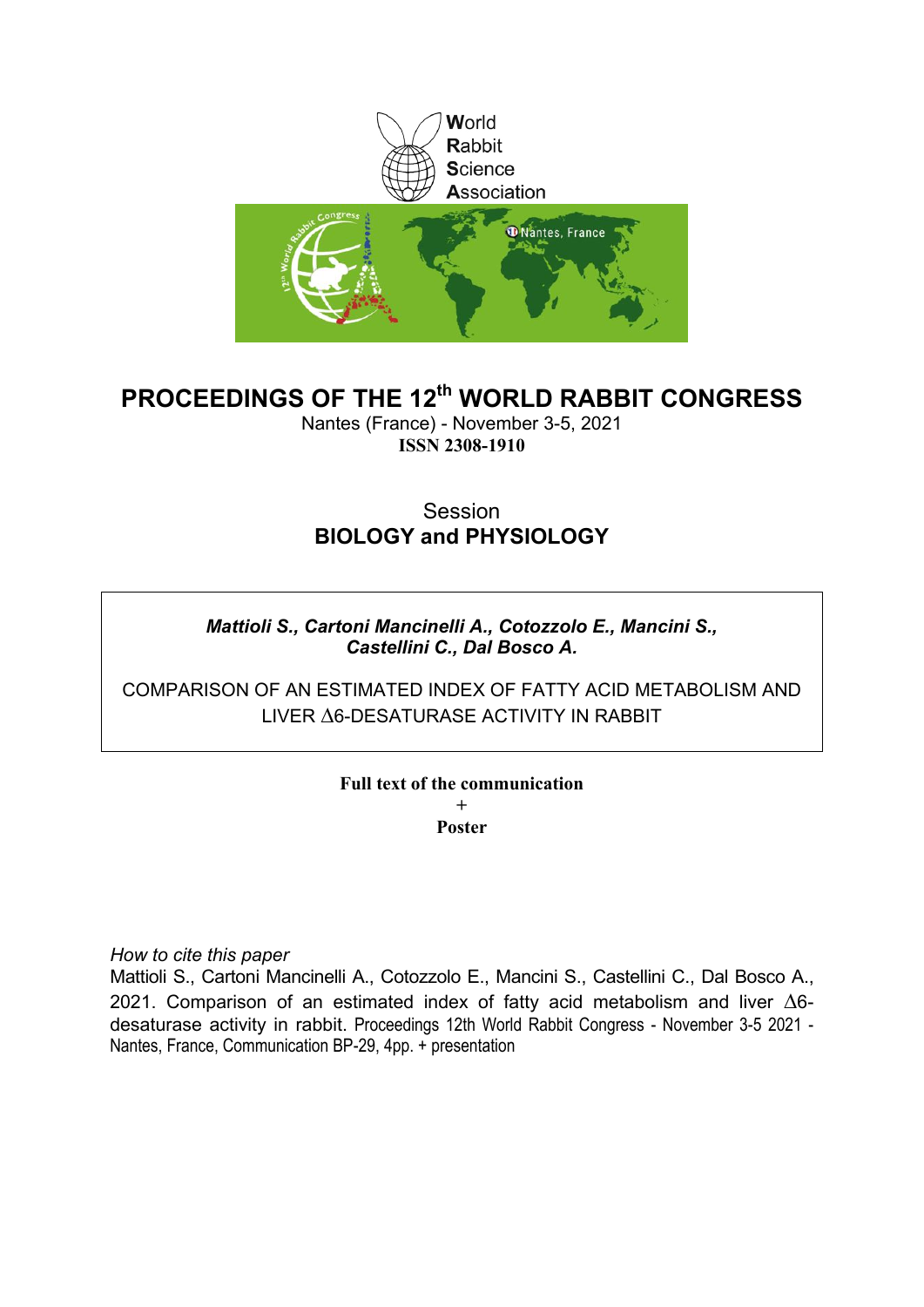# **COMPARISON OF AN ESTIMATED INDEX OF FATTY ACID METABOLISM AND LIVER 6-DESATURASE ACTIVITY IN RABBIT**

**Mattioli S.\*<sup>1</sup> , Cartoni Mancinelli A.<sup>1</sup> , Cotozzolo E.<sup>1</sup> , Mancini S.<sup>2</sup> , Castellini C. <sup>1</sup> , Dal Bosco A.<sup>1</sup>**

<sup>1</sup>Department of Agricultural, Food and Environmental Sciences, University of Perugia, 06121 Perugia, Italy <sup>2</sup> Department of Veterinary Sciences, University of Pisa, 56124 Pisa 56124, Italy. \*Corresponding author: simona.mattioli@unipg.it

## **ABSTRACT**

The aim of this study was to verify the accuracy of  $\Delta 6$ -desaturase ( $\Delta 6D$ ) index estimated from fatty acid profile of liver and meat of rabbit in comparison with its real metabolic activity directly evaluated in the liver microsomes. Two experiment were carried out using different diets (Control *vs* Linolenic diets) and genotypes (selected *vs* local breeds) for the comparison of  $\Delta 6D$  index and enzyme activity assay. Concerning the feed effect, a lower estimated index was found in Linolenic samples, both in liver and muscle, and this trend was only confirmed by the desaturase activity towards the n-3 fatty acids. The total and n-6 fatty acid-enzyme activity did not show significant differences between groups, as well as any correspondences with the indexes. The "selected" rabbits showed lower indexes respect to the local ones. The activity of the enzymatic complex has instead highlighted an opposite trend for the n-3 and the n-6 series and total one. In particular, the enzyme activity toward n-3 followed the same tendency of the index, whereas the other two determinations showed an opposite trend. The results of this comparison demonstrate that the calculation of the proposed index could be used as surrogates of the measure of liver 6-desaturase activity in lipid metabolism of rabbit, but only if specific n-3 pathway is considered.

**Key words**: Rabbit, meat, lipid metabolism, desaturase, fatty acids

#### **INTRODUCTION**

In recent years, the fatty acid composition of meat has been intensively studied considering its strong implications in human health. Meat of monogastric animals could represent a source of long-chain n-3 polyunsaturated fatty acids (n-3LCP) conversely to the fish, whose consumption is generally low in European countries (Welch et al., 2002). Fish and livestock animals have developed different abilities to convert the precursor C18:3n-3 ( $\alpha$ -Linolenic acid, LNA) into n-3LCP, greatly depending on the efficiency of elongase and desaturase enzymes (mainly represented by the Δ6-desaturase complex - Δ6D). Therefore, the assessment of activity, expression and substrate preference of this enzymatic complex is becoming of a certain importance in animal science in order to deepen the knowledge on lipid metabolism and to ameliorate the nutritional characteristics of the livestock products. Being the determination of the activity of these enzymes laborious and expensive, some Authors (Vessby et al., 2002) proposed certain indexes as surrogates of the measure of the "true" elongase/desaturase activity. The activity of Δ6D is downregulated by high dietary LCP fatty acids level, and hence, the degree of conversion of essential fatty acids to their longer and more unsaturated metabolites is lower (Nakamura et al., 2004; Rodríguez et al., 2019). Moreover, genetic selection can modify the expression of genes coding for enzymes involved in LCP synthesis as well as the relative enzymatic activity (Castellini et al., 2016).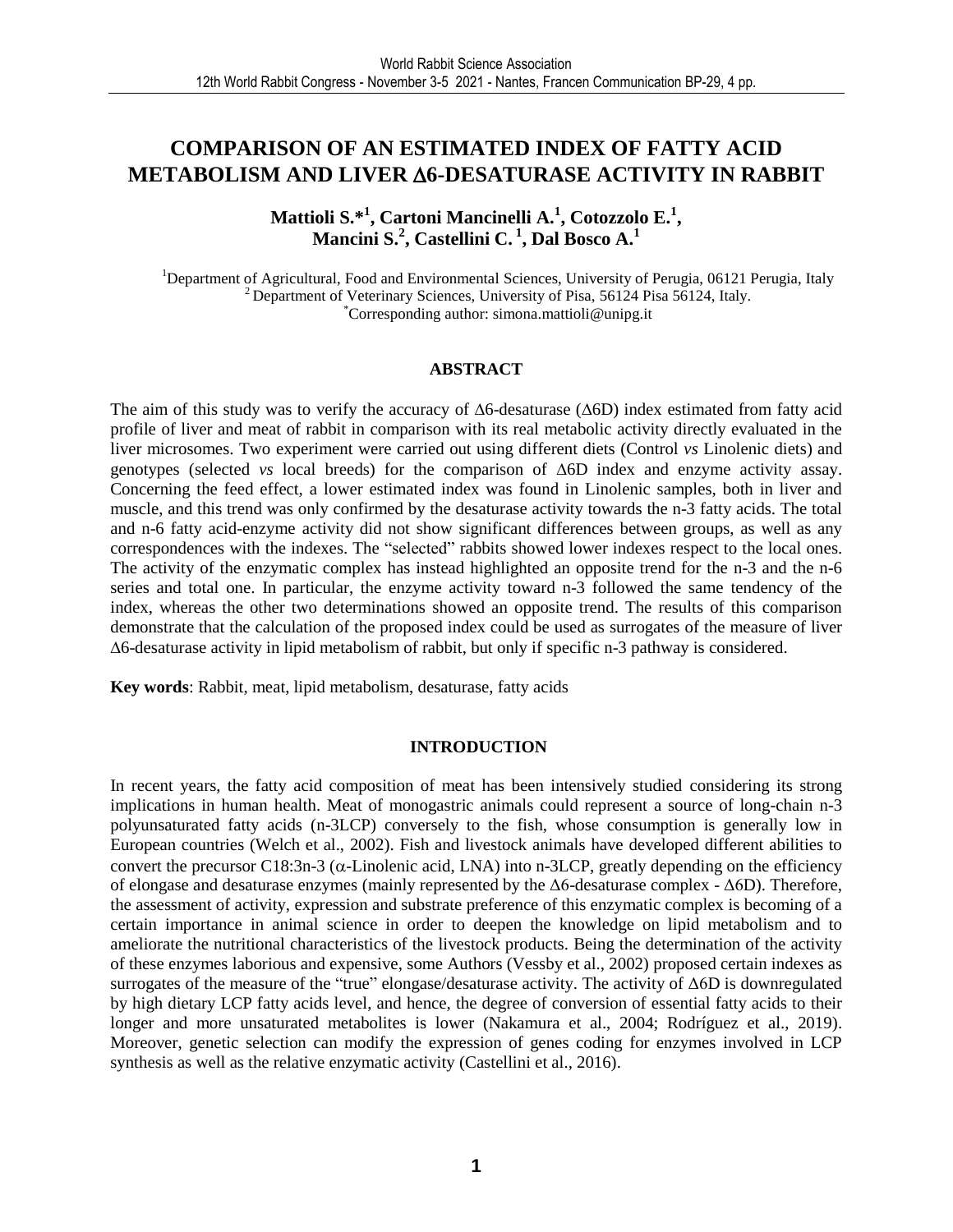To the best of our knowledge, no comparison between estimation and analytical determination have been carried out in rabbit; thus, the aim of the present study was to define the real applicability of an estimated index of fatty acid metabolism, through its comparison with the  $\Delta 6D$  enzyme activity assay.

## **MATERIALS AND METHODS**

## **Animals and experimental design**

*Experiment 1* 

Forty male New Zealand White rabbits at the weaning age (30 days) were housed in the experimental farm of the University of Perugia (temperature 18-23 °C, humidity  $50 \pm 5\%$ ) and divided in two homogeneous groups. Each treatment consisted of 20 rabbits and each group receiving a different diet (Table 1) as follows:

∙ Control group was fed *ad libitum* with the control diet containing soya bean oil as the main source of fat; ∙ Linolenic group was fed the control diet, substituting 10% of the soy bean oil with extruded flaxseed;

| Ingredients                       | Control | Linolenic |
|-----------------------------------|---------|-----------|
| Barley meal                       | 9.0     | 5.0       |
| Fine wheat bran                   | 30.0    | 26.4      |
| Dehydrated alfalfa meal           | 40.0    | 50.00     |
| Soybean meal 44% crude protein    | 4.0     | 3.50      |
| Soybean oil                       | 0.5     |           |
| Sunflower meal 30% crude protein  | 9.0     | 5.00      |
| Extruded linseed                  | 3.0     | 10.0      |
| Estimated digestible Energy**(MJ) | 2.34    | 2.38      |

**Table 1.** Formulation (%) of experimental diets.

## *Experiment 2*

Forty males (30 days) rabbits of two different genotypes were used and reared as in Experiment 1. In particular, both twenty commercial rabbits (New Zealand White rabbits) and rabbits of local strain (Greycolored italian rabbits, conserved for more than 30 years in small-sized farms in Central Italy) were used and fed with the above described control diet.

# **Sampling and analysis**

At 85 d, 10 rabbits per group of the two experiments, with weights close to the average of the group (±10%), were selected and killed by cutting their carotid arteries and jugular veins after electrical stunning. Handling and dissection of the refrigerated carcasses (24 h at 4 °C) were performed as proposed by Blasco and Ouhayoun (1996). Within a few minutes, samples of liver and *Longissimus lumborum* (LL) muscle were cut into appropriately sized pieces (30 mg). Livers samples were partially rinsed with RNAse-free water and frozen at -80 °C for subsequent evaluation of enzyme activity (Maranesi et al., 2015). Lipid extraction of liver and *Longissimus lumborum* muscle was performed according to Folch et al. (1957) and esterification was performed according to Christie (1982). The trans-metilation procedure was carried out using enicosenoic acid methyl esters (Sigma Chemical Co.) as the internal standard. The fatty acid composition was determined using a Varian gas-chromatograph (CP-3800) equipped with a flame ionisation detector and a capillary column of 100 m length  $\times$  0.25mm  $\times$  0.2 µm film (Supelco, Bellefonte, PA, USA). Helium was used as the carrier gas with a flow of 2 mL/min.

The Δ6-desaturase (Δ6D) activity was determined for the different PUFA series (n-6 and n-3) by measuring respectively, the amounts of 18:3n-6 produced from 18:2n-6 (Linoleic acid, LA) and 18:4n-3 produced from LNA. The reaction medium, in a total volume of 0.5 mL, contained the following: 4 mM ATP, 0.5 mM CoASH, 1.25 mM NADH, 2 mMMgCl2, 12 mM NaF, 1.5 mM glutathione, 0.5 M potassium phosphate, pH 7.2, 40 nmol 1-14C-labeled fatty acids (AS  $\cong$  3 nCi/nmol), and 5mg of microsomal proteins. Considering the amount of free LA and LNA in microsomes, in LA incubations totals of about 70 nmol and 64 nmol LA were present, whereas endogenous LNA was almost negligible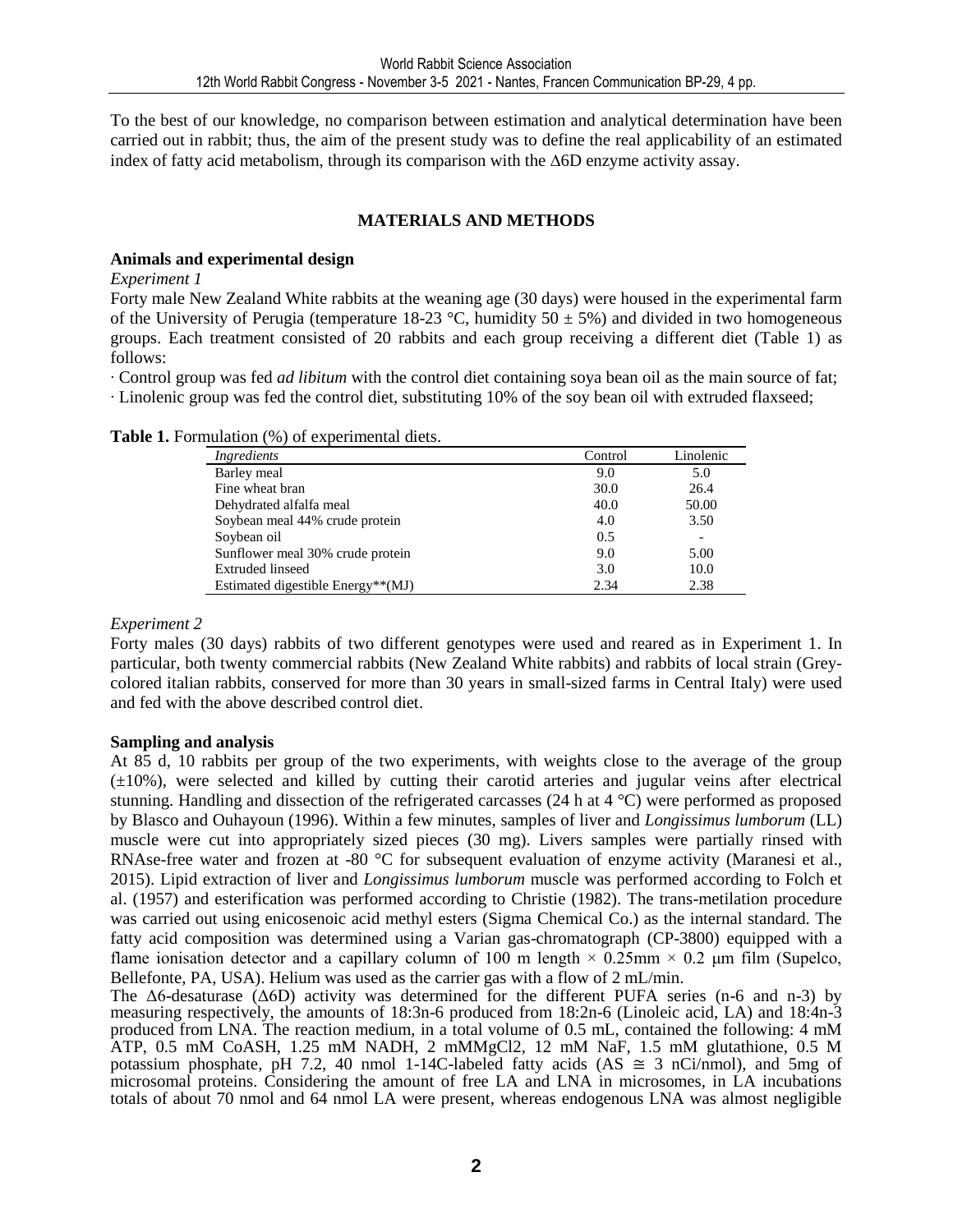(about 4 nmol in F and 8 nmol in S). In LNA incubations, the activity was determined in the presence of about 30about30 nmol (F) and 24 nmol (S) LA.

To estimate the activity of Δ6-desaturaseΔ6D the following index was calculated from the fatty acid profile of liver and muscle (Dal Bosco et al., 2012):

 $[(C20:2n-6 + C20:4n-6 + C20:5n-3 + C22:5n-3 + C22:6n-3)/(LA + LNA + C20:2n-6 + C20:4n-6 + C20:5n-3 + C22:6n-3)]$  $C20:5n-3 + C22:5n-3 + C22:6n-3$   $\times 100$ .

#### **Statistical analysis**

A linear model (STATA, 2005, procedure GLM) was used to evaluate the effect of feeding and genotype on estimated and real Δ6-desaturase activity. The statistical significance of differences was assessed using t-tests.

## **RESULTS AND DISCUSSION**

The estimated indexes and enzyme activity of  $\Delta 6$ -desaturase in rabbits fed different diets or belonging to two different genotypes are reported in Table 2.

**Table 2** Estimated and enzyme activity of Δ6-desaturase (pmol in 30 min/mg protein) in rabbits fed different diets or belonging to different genotypes

|                                                    | Diets          | Pooled SE <sup>1</sup> |                        |
|----------------------------------------------------|----------------|------------------------|------------------------|
|                                                    | Control        | Linolenic              |                        |
| Estimated $\Delta 6$ -desaturase index (liver)     | $36.2^{b}$     | $28.9^{a}$             | 2.4                    |
| Estimated $\Delta 6$ -desaturase index (LL muscle) | $28.6^{b}$     | $25.3^{\circ}$         | 2.4                    |
| $\Delta 6$ -desaturase for C18:3n-3                | $20.5^{\rm b}$ | $17.2^a$               | 3.8                    |
| $\Delta 6$ -desaturase for C18:2n-6                | 177.5          | 181.2                  | 10.8                   |
| Total $\Delta 6$ -desaturase activity              | 198.0          | 198.4                  | 14.7                   |
|                                                    | Genotypes      |                        | Pooled SE <sup>1</sup> |
|                                                    | Commercial     | Local                  |                        |
| Estimated $\Delta 6$ -desaturase index (liver)     | $31.8^{\rm a}$ | $33.1^{b}$             | 1.5                    |
| Estimated $\Delta 6$ -desaturase index (LL muscle) | $27.8^{\rm a}$ | 30.6 <sup>b</sup>      | 1.5                    |
| $\Delta 6$ -desaturase for C18:3n-3                | $19.1^{\rm a}$ | $26.9^{b}$             | 2.4                    |
| $\Delta 6$ -desaturase for C18:2n-6                | $175.2^{b}$    | $41.5^{\circ}$         | 15.0                   |
| Total $\Delta 6$ -desaturase activity              | $194.3^{b}$    | $68.4^{\circ}$         | 17.5                   |

Means in the same row and tissue with different letters differ significantly  $(P< 0.05)$ .

<sup>1</sup> SE: Standard Error

Concerning the feeding effect, lower estimated indexes were calculated in Linolenic group respect to Control (both in liver and muscle), and this trend was confirmed by the enzyme activity towards n-3. On the contrary, the total and n-6 oriented Δ6D activity did not show significant differences between groups. It is widely known that n-6 and n-3 fatty acid series compete for the same enzymes, but the affinity of the Δ6D is retained greater for n-3 than for n-6 fatty acids. Thus, the conversion of LA to n-6LCP metabolites decreases when the intake of n-3 fatty acids increases (Lands, 1992). Nevertheless, the above-mentioned preference of Δ6D for n-3 is neutralised by the fact that standard diet had higher content of n-6 fatty acids, especially LA, respect to Linolenic. The calculation of the indexes in different genotypes confirmed our previous findings (Dal Bosco et al., 2014) and in particular, that the fatty acid metabolism of animals selected for productive performance differed from those of local strains. Specifically, the NZW rabbits always showed lower indexes respect to the local ones.

The results of the present study confirm our previous study in poultry, where the estimated enzyme Δ6D activity was always higher in local breeds than in much selected commercial hybrids (Dal Bosco et al., 2012). Hence, the higher estimated Δ6D observed in local rabbits, can suggest a genetic effect on the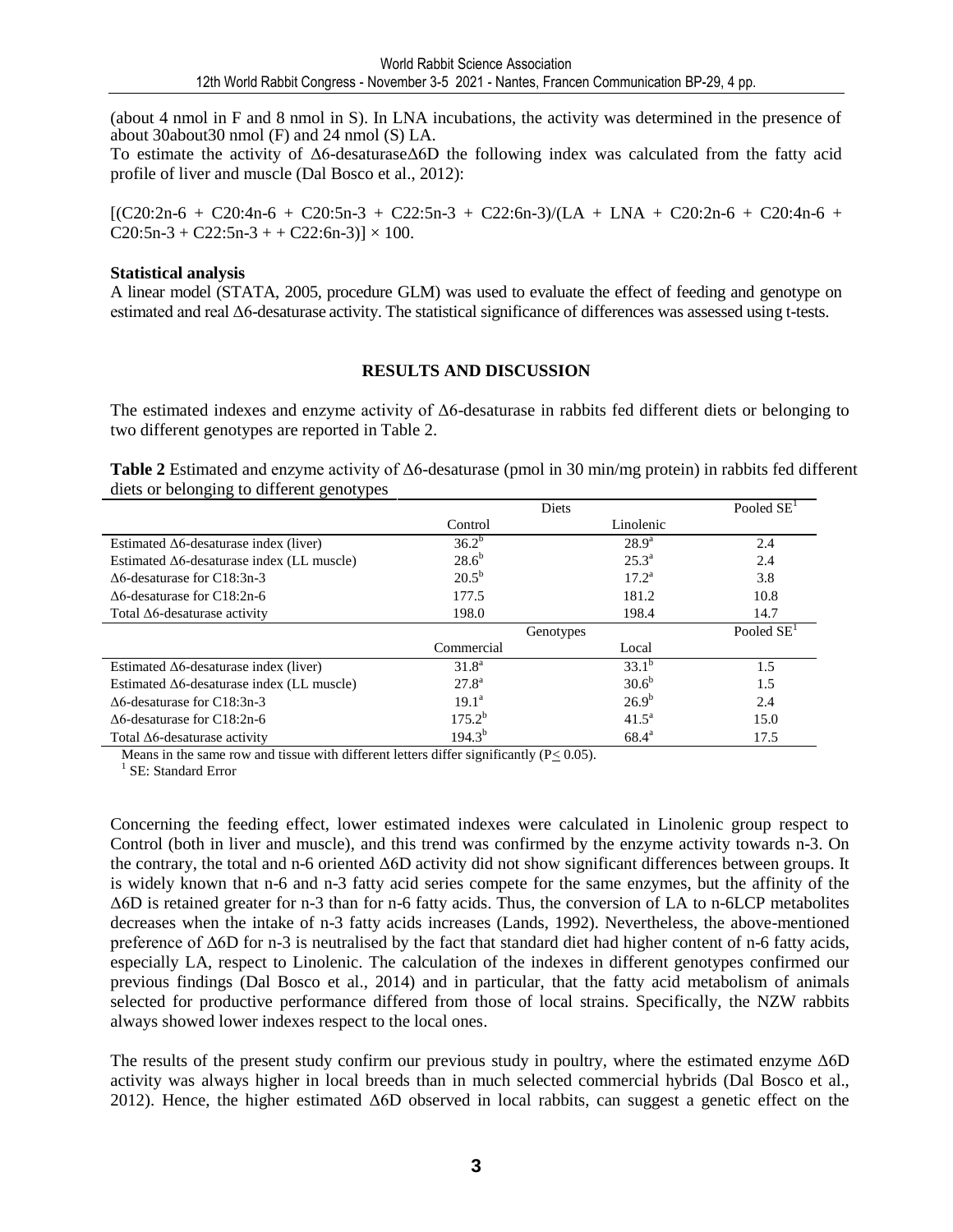mechanisms of desaturase and elongase responsible for the synthesis of LCP fatty acids. Moreover, the real activity of the Δ6D enzymatic complex highlighted an opposite trend for the n-3 than the n-6 series and total activity. In particular, the enzyme activity for n-3 fatty acids followed the same trend of the estimated indexes, whereas in the other two determinations the trend was opposite. These results agree with Castellini et al. (2016), which observed a lower total Δ6D activity in slow growing rabbits respect to fast growing ones (45.2 *vs* 104.4 pmol/30 min/mg protein). In the latter research about 90 % of the activity was directed toward LA, whereas only 10 % toward LNA. In contrast, the Δ6D activity of slow-growing rabbits was 38.5% toward LNA and 61.5 % toward LA with higher affinity for LNA. These results showed that genetic selection for productive traits in rabbit modifies the expression and the activity of Δ6D. Thereafter, the Δ6-desaturase activity seems affected by precursor availability, but the major modifications in the LA/LNA ratio do not change substantially this tendency and that preference for LCP series in rabbit is mainly due to the intensity of genetic selection.

## **CONCLUSIONS**

The results of this comparison represent a first step of research towards a hypothetical use of the proposed index in the study of the rabbit lipid metabolism as surrogate of the true desaturase/elongase activity. In this study, the Δ6D index only mimic the activity toward the n-3 series would seem usable; indeed; indeed, the trend of estimated indexes and the total and n-6 direct enzyme activities were not superimposable. Obviously, further and thorough studies are needed both to expand the available database and to deepen the knowledge on the lipid metabolism in rabbit, and finally, to validate the potential applicability of the indexes.

## **ACKNOWLEDGEMENTS**

The research was funded by 'Ricerca di base 2018' University of Perugia

#### **REFERENCES**

- Blasco A., Ouhayoun J. 1996. Harmonization of criteria and terminology in rabbit meat research. Revised proposal. *World Rabbit Sci., 4: 93-98.*
- Castellini C, Dal Bosco A, Mattioli S, Davidescu M, Corazzi L, Macchioni L, Rimoldi S and Terova G. 2016. Activity, expression, and substrate preference of the δ6-desaturase in slow- or fast-growing rabbit genotypes. *J. Agric. Food Chem., 64: 792-800.*
- Christie W.W. 1982. A simple procedure for rapid transmethylation of glycerolipids and cholesteryl esters. *J .Lipid Res., 23: 1072-1075.*
- Dal Bosco A., Mugnai C., Ruggeri S., Mattioli S., Castellini C.2012. Fatty acid composition of meat and estimated indices of lipid metabolism in different poultry genotypes reared under organic system. *Poultry Sci., 91: 2039-2045.*
- Dal Bosco A., Mugnai C., Roscini V., Paci G., Castellini C. 2014. Effect of genotype on estimated indexes of fatty acid metabolism in rabbits. *World Rabbit Sci., 22: 21-28.*
- Folch J., Lees M., Sloane-Stanley H. 1957. A simple method for the isolation and purification of total lipids from animal tissue. *J. Biol. Chem., 226: 497-509.*
- Lands W. E. 1992. Biochemistry and physiology of n-3 fatty acids. *The FASEB journal, 6(8), 2530-2536.*
- Maranesi M., Zerani M., Leonardi L., Pistilli A., Arruda-Alencar J., Stabile A.M., Rende M., Castellini C., Petrucci L., Parillo F., Moura A., Boiti C. 2015. Gene expression and localization of NGF and its cognate receptors NTRK1 and NGFR in the sex organs of male rabbits. *Repr. Dom. Anim. 50: 918-925.*
- Nakamura MT and Nara TY 2004. Structure, function, and dietary regulation of delta6, delta5, and delta9 desaturases*. Annual Rev.Nutr., 24:345-376.*
- Rodríguez, M., G Rebollar, P., Mattioli, S., Castellini, C. 2019. n-3 PUFA Sources (Precursor/Products): A Review of Current Knowledge on Rabbit. *Animals*, *9(10), 806.*
- StataCorp. 2005. Stata Statistical Software: Release 9.0, College Station, Texas, USA.
- Vessby B., Gustafsson I.B., Tengblad S., Boberg M., Andersson A.2002. Desaturation and elongation of fatty acids and insulin action. *Ann. NY Acad. Sci., 67: 183-195.*
- Welch A.A, Lund E., Amiano P., Dorronsoro M., Brustad M., Kumle M., Rodriguez M., Lasheras C., Janzon L., Jansson J., Luben R., Spencer E.A., Overvad K., Tjønneland A., Clavel-ChapelonF., Linseisen J., Klipstein-Grobusch K., Benetou V., Zavitsanos X., Tumino R., Galasso R., Bueno-de-Mesquita H.B., OckéM.C., Charrondière U.R., Slimani N. 2002. Variability of fish consumption within the 10 European countries participating in the European Investigation into Cancer and Nutrition (EPIC) study. *Public Health Nutr, 5: 1273-1285.*